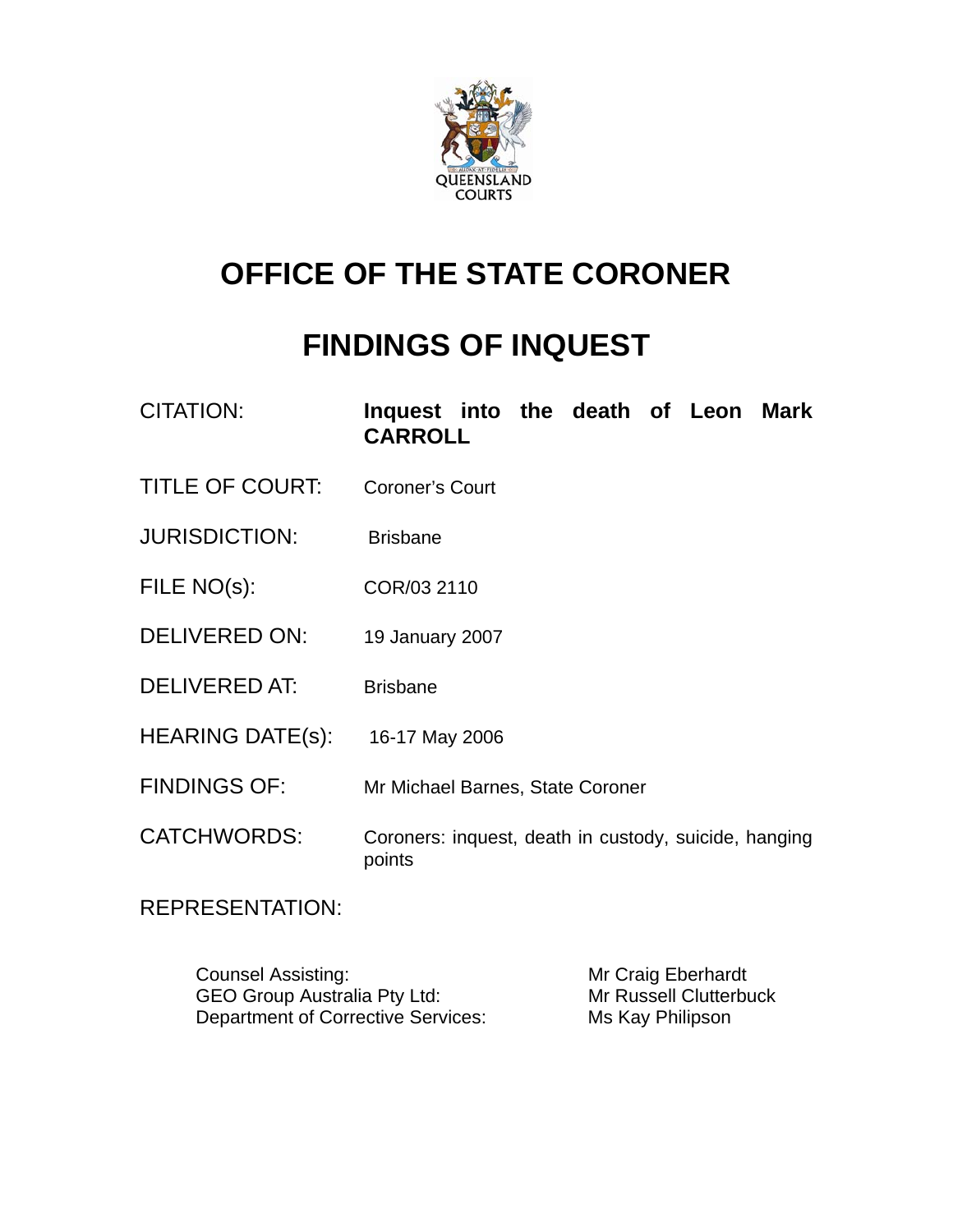# Findings of the Inquest into the death of Leon Mark<br>Carroll

# **Table of Contents**

| Recommendation 1 - Review of at risk re-assessment procedures 8 |  |
|-----------------------------------------------------------------|--|
|                                                                 |  |
|                                                                 |  |
|                                                                 |  |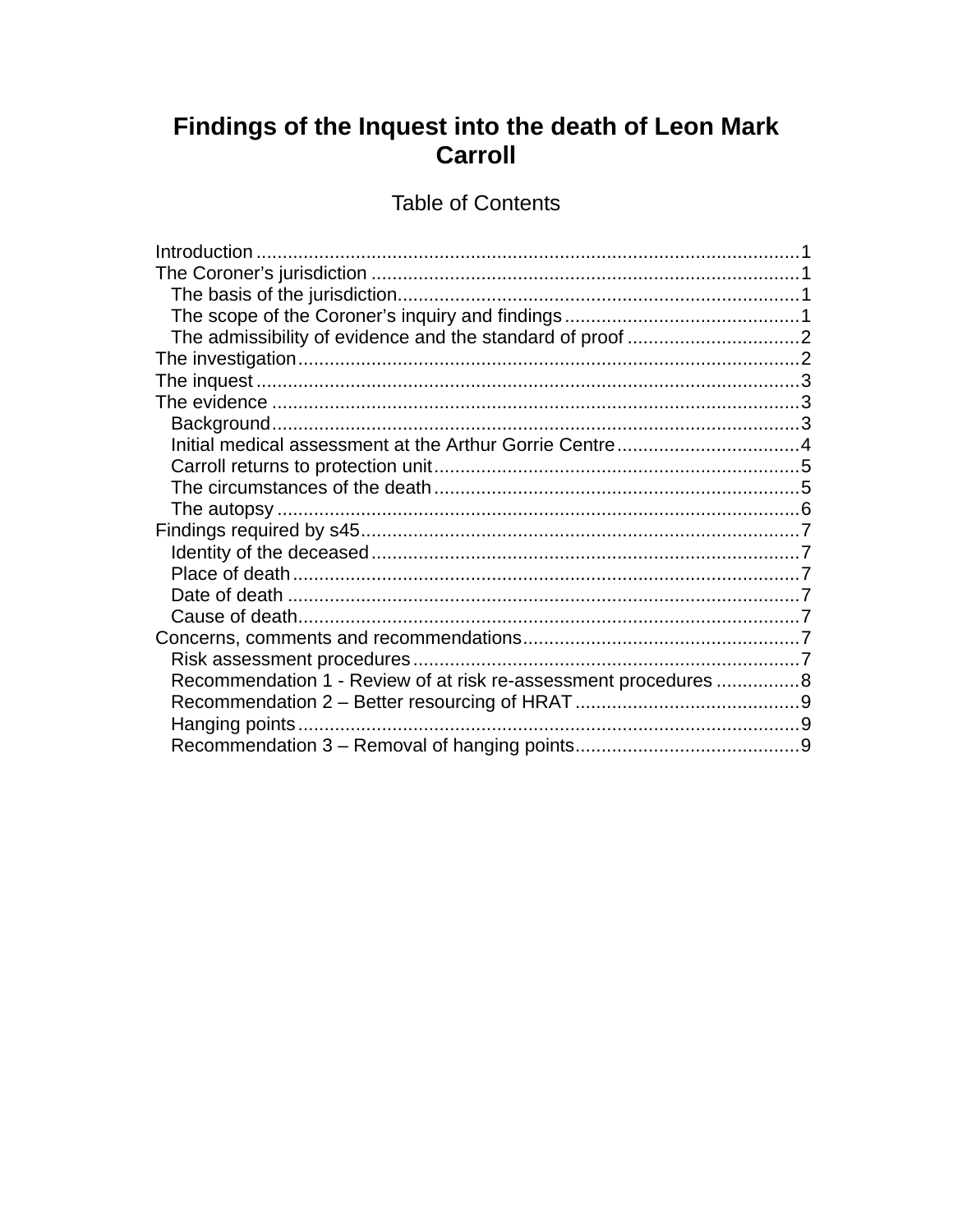<span id="page-2-0"></span>The *Coroners Act 2003* provides in s45 that when an inquest is held into a death in custody, the coroner's written findings must be given to the family of the person who died, each of the persons or organizations granted leave to appear at the inquest and to various specified officials with responsibility for the justice system including the Attorney-General and the Minister for Corrective Services. These are my finding in relation to the death of Leon Mark Carroll. They will be distributed in accordance with the requirements of the Act and a copy will be posted on the website of the Office of the State Coroner.

# *Introduction*

On the morning of 1 December 2003 Mr Carroll was found by correctional staff to be hanging in the cell he alone occupied at the Arthur Gorrie Correctional Centre. He was immediately cut down and first aid was provided. He did not have a pulse and was not breathing. He was not able to be resuscitated and was pronounced dead at the scene.

These findings determine how the death occurred and whether any other person was directly involved in it. They also consider whether any changes to prison policy or practice could have prevented the death.

# *The Coroner's jurisdiction*

Before turning to the evidence, I will say something about the nature of the coronial jurisdiction.

# **The basis of the jurisdiction**

Because Mr Carroll, was when he died, detained in a corrective services facility, his death was a "*death in custody*" within the terms of the Act and so it was reported to the State Coroner for investigation and inquest.

# **The scope of the Coroner's inquiry and findings**

A coroner has jurisdiction to inquire into the cause and the circumstances of a reportable death. If possible he/she is required to find:-

- 1 whether a death in fact happened
- 2 the identity of the deceased;
- 3 when, where and how the death occurred; and
- 4 what caused the person to die.

An inquest is not a trial between opposing parties but an inquiry into the death. In a leading English case it was described in this way:-

*It is an inquisitorial process, a process of investigation quite unlike a criminal trial where the prosecutor accuses and the accused defends… The function of an inquest is to seek out and record as many of the facts concerning the death as the public interest requires.*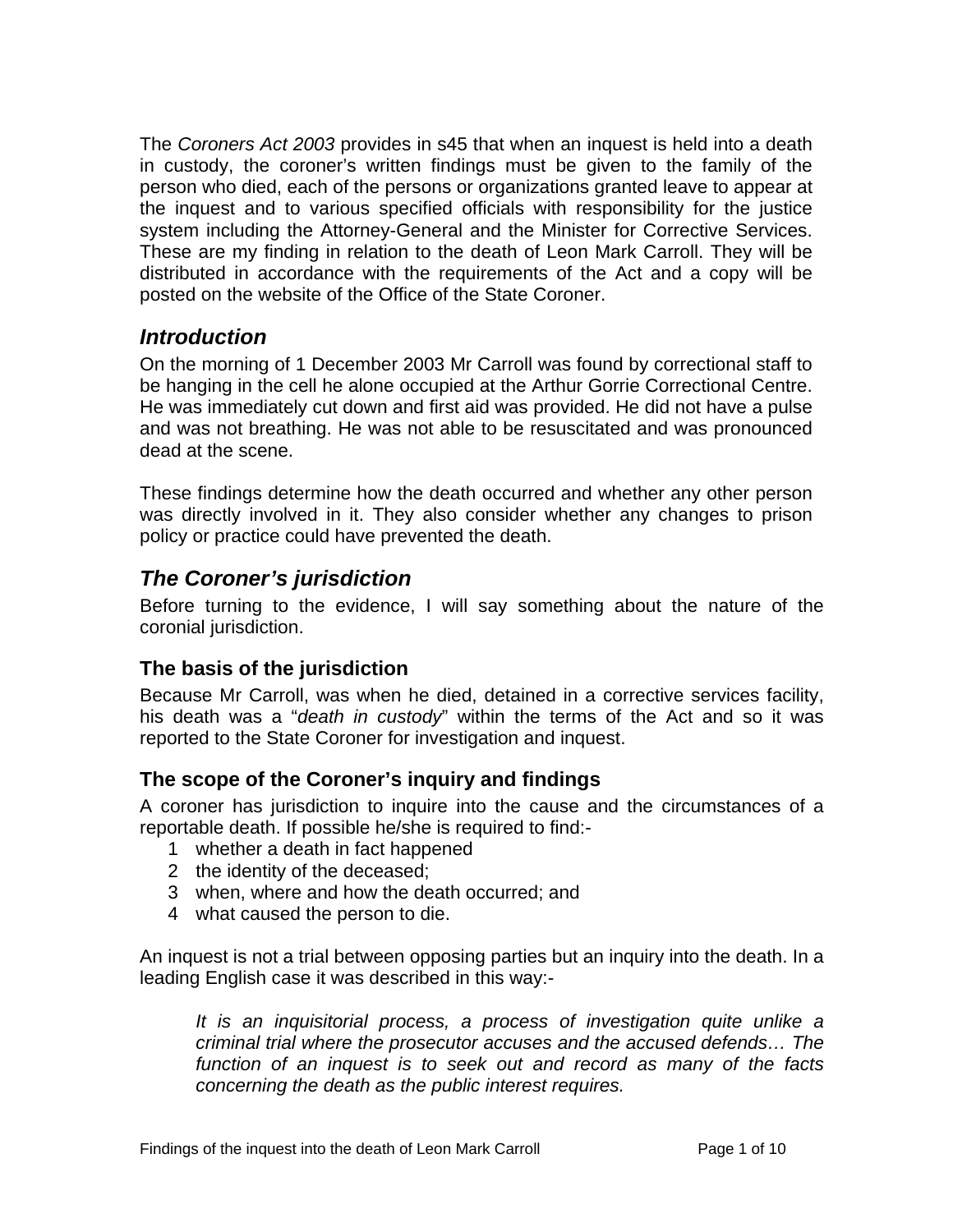<span id="page-3-0"></span>The focus is on discovering what happened, not on ascribing guilt, attributing blame or apportioning liability. The purpose is to inform the family and the public of how the death occurred with a view to reducing the likelihood of similar deaths. As a result, the Act authorises a coroner to make preventive recommendations concerning public health or safety, the administration of justice or ways to prevent deaths from happening in similar circumstances in future. However, a coroner must not include in the findings or any comments or recommendations statements that a person is or maybe guilty of an offence or is or may be civilly liable for something.

#### **The admissibility of evidence and the standard of proof**

Proceedings in a coroner's court are not bound by the rules of evidence because s37 of the Act provides that the court "*may inform itself in any way it considers appropriate."* That doesn't mean that any and every piece of information however unreliable will be admitted into evidence and acted upon. However, it does give a coroner greater scope to receive information that may not be admissible in other proceedings and to have regard to its provenance when determining what weight should be given to the information.

This flexibility has been explained as a consequence of an inquest being a factfinding exercise rather than a means of apportioning guilt: an inquiry rather than a trial.

A coroner should apply the civil standard of proof, namely the balance of probabilities, but the approach referred to as the *Briginshaw* sliding scale is applicable. This means that the more significant the issue to be determined, the more serious an allegation or the more inherently unlikely an occurrence, the clearer and more persuasive the evidence needed for the trier of fact to be sufficiently satisfied that it has been proven to the civil standard.

It is also clear that a coroner is obliged to comply with the rules of natural justice and to act judicially. This means that no findings adverse to the interest of any party may be made without that party first being given a right to be heard in opposition to that finding. As *Annetts v McCann* makes clear that includes being given an opportunity to make submissions against findings that might be damaging to the reputation of any individual or organisation.

# *The investigation*

I will now say something about the investigation of Mr Carroll's death. As can be readily appreciated, any death in custody may raise suspicions in the minds of those close to the deceased, that he/she has met with some foul play and/or the authorities have failed in their duty to properly care for the prisoner. It is therefore essential that even when a death appears at the outset not to be suspicious, the investigation is thorough and rigorous. I am satisfied that it was in this case.

As soon as the ambulance officers who attended at the correctional centre to try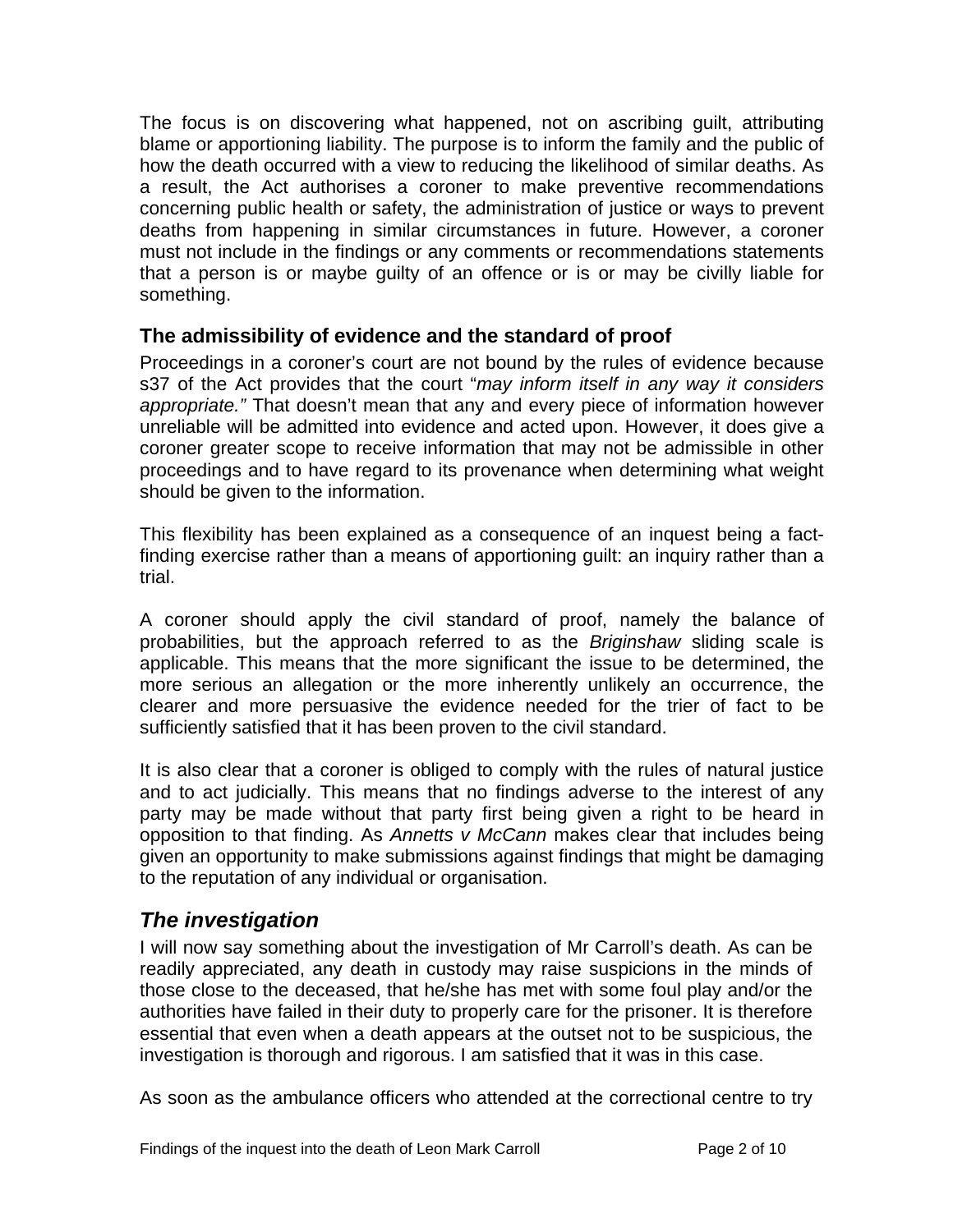<span id="page-4-0"></span>and revive Mr Carroll advised prison staff that they had been unsuccessful and that the prisoner was dead, police were called and scene was secured. Uniform police from Mt Ommaney station attended and maintained the integrity of the crime scene until detectives from the Corrective Services Investigation Unit (CSIU), a specialist group from the Queensland Police Service (QPS) who undertake the investigation of all deaths and serious incidents in correctional centres, arrived at about 8.30am.

The scene was photographed. Relevant evidence within Mr Carroll's cell was photographed and secured. Witnesses were interviewed and statements obtained. A handwriting expert identified the handwriting on a suicide note as that of Mr Carroll.

On 2 December 2003 an autopsy was conducted by Dr Beng Ong a forensic pathologist from the John Tonge Centre. On the next day the body was identified as that of Mark Leon Carroll by his wife.

The CSIU investigation report was received by the Office of the State Coroner in 1 July 2004. Since then, further enquiries have been undertaken in relation to the management of prisoners with a history of self harm and/or suicidal ideation and the elimination of hanging points.

# *The inquest*

A pre-hearing conference was held in Brisbane on 16 of March 2006. Mr Eberhardt was appointed Counsel Assisting. Leave to appear was granted to The GEO Group Australia Pty Ltd – the operators of the Arthur Gorrie Correctional Centre and the Department of Corrective Services. Mr Carroll's family was not represented but his wife liaised with counsel assisting before and during the inquest. A list of witnesses was settled and the issues to be examined during the inquest were agreed upon. The inquest then proceeded over two days on 16 and 17 May 2006. The matter was then adjourned to enable an independent psychiatrist report to be received and considered. Seven witnesses gave evidence and eighty one exhibits were tendered.

# *The evidence*

I turn now to the evidence. Of course I can not even summarise all of the information contained in the exhibits and transcript but I consider it appropriate to record in these reasons the evidence I believe is necessary to understand the findings I have made.

# **Background**

I received little evidence in relation to Mr Carroll's early life. The material before me indicates that he served a short term of imprisonment in 1984 the relevance of which is that he would have known of the attitude of prisoners to those charged with child sex offences.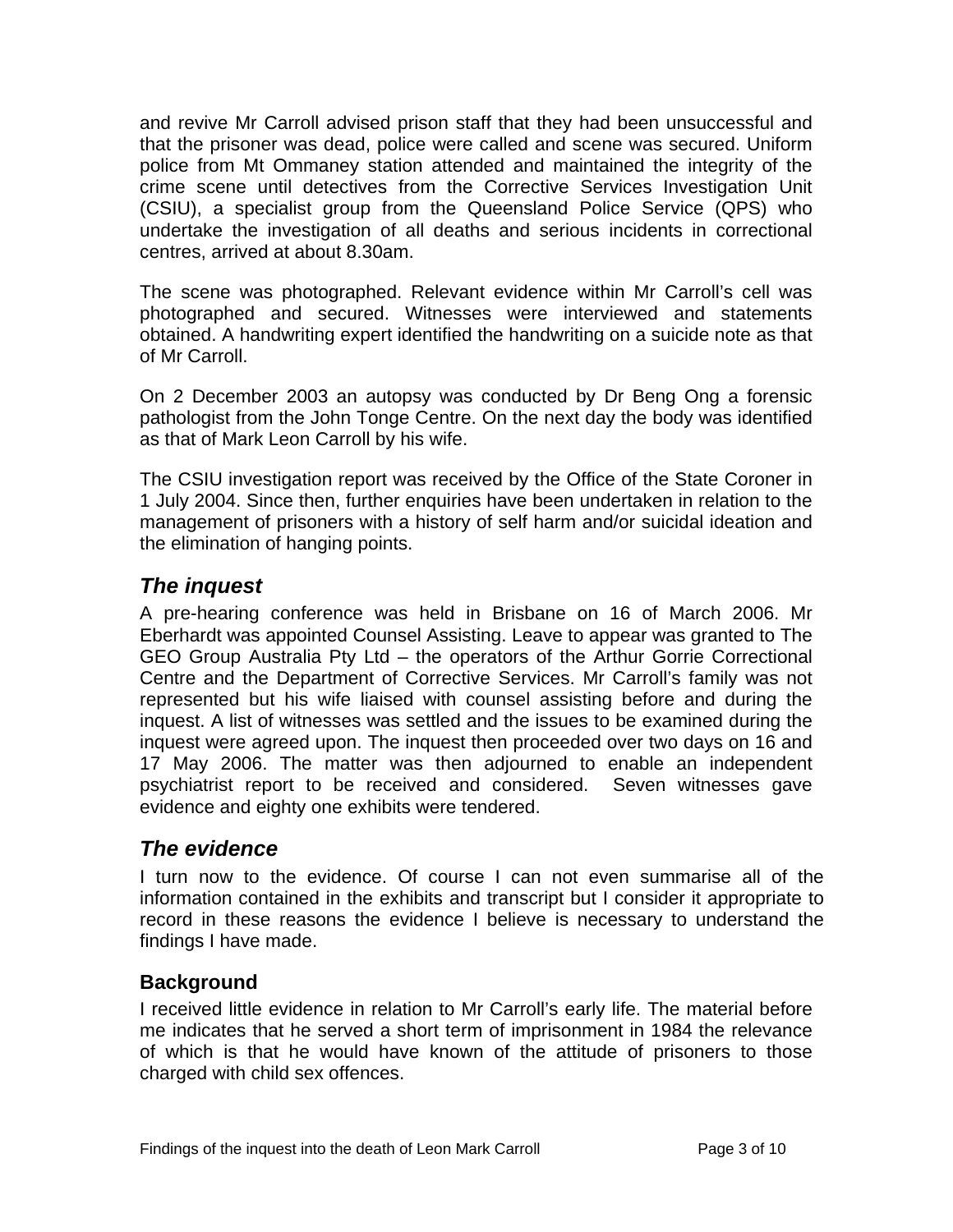<span id="page-5-0"></span>In 1996 Mr Carroll married.

Throughout the marriage difficulties were caused by Mr Carroll's heaving drinking and gambling. The couple separated on a number of occasions. Throughout 2002 and 2003 Mr Carroll's drinking became heavier and this caused more problems within the family as he was frequently aggressive and belligerent when he came home drunk.

In October 2003 he moved out of the family home at Wonglepong into a caravan park at Advancetown. On 1 November 2003 a female relative who was then twelve went to stay at the caravan park with Mr Carroll for the weekend. She took a female teenage friend with her. During the night the friend witnessed Mr Carroll sexually assaulting the relative. The friend telephoned someone to come and collect her from the caravan park and went immediately to police to report what she had seen. The next day the Mr Carroll was charged with raping the female relative on 1 November 2003 and four other sex offences allegedly committed in the preceding months. Mr Carroll came before the Southport Magistrates Court on 4 November 2003 and was remanded in custody.

#### **Initial medical assessment at the Arthur Gorrie Centre**

On 4 November 2003 Mr Carroll was transported to the Arthur Gorrie Correctional Centre - a remand and reception facility. As part of the usual initial assessment of his health needs, Mr Carroll was interviewed by a social worker. He told her things that made her believe that he was "*hopeless and helpless*". Although Mr Carroll denied any current suicidal intent the counsellor considered that he was at risk of self harm or suicide. Accordingly, she completed the necessary paper work to cause Mr Carroll to be reviewed by a psychologist. In the meantime the social worker ordered that he be placed on fifteen minute observations and detained in the medical centre where he could be watched.

Also, as part of his initial assessment, Mr Carroll was prescribed diazepam to assist with his alcohol withdrawal symptoms.

On 7 November 2003 Mr Carroll was interviewed by a prison psychologist who had been assigned to conduct an "interim risk plan" assessment. She did not have access to the notes made by the social worker who had ordered the assessment or the prisoner's medical file when she was interviewing Mr Carroll.

The psychologist says that Mr Carroll seemed open and honest with her. He answered all of her questions and expanded when asked open ended questions. She says that his mental status examination did not flag any indicators of risk. His sleep, behaviour and appetite all appeared to be normal and he gave no indication that he was a potential risk. She says that her observations were confirmed by the custodial officers who had been observing Mr Carroll whilst he was in the medical unit. Mr Carroll expressly denied any history of suicide attempts or deliberate self harm, he also denied current ideation, intent or plan of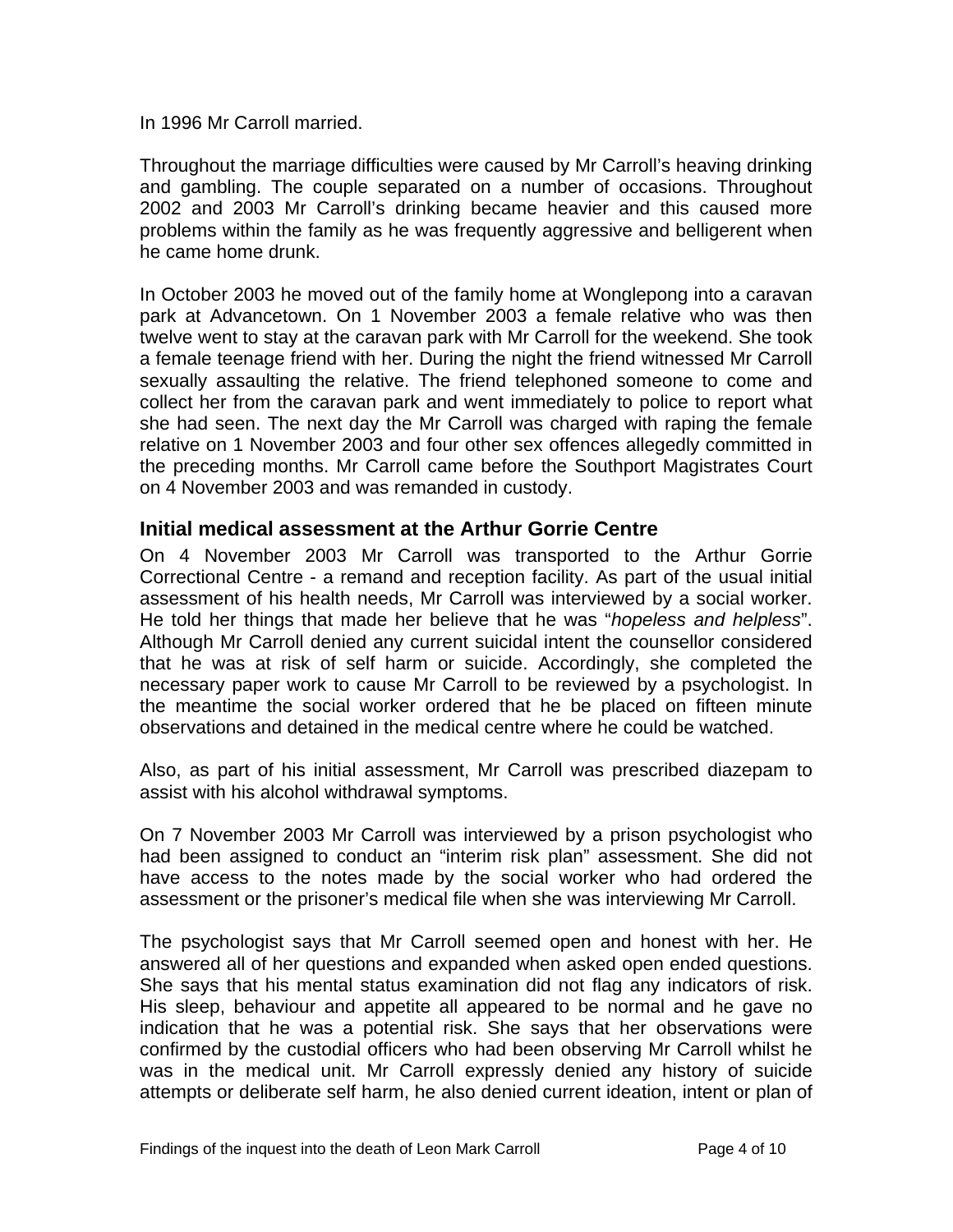<span id="page-6-0"></span>suicide or deliberate self harm. It was on this basis that the psychologist completed a recommendation that Mr Carroll be taken off observations and returned to the protection unit were he was to be housed as a result of the nature of his charges.

In accordance with procedures governing such matters, later that day she relayed her opinion to the High Risk Assessment Team (HRAT) which was comprised of another psychologist, a doctor and a corrective services operational representative who reported on the observations carried out on Mr Carroll by custodial staff. The counsellor who initially assessed Mr Carroll was also a part in that meeting.

The psychologist's recommendation that Mr Carroll be taken off observations was accepted. None of the participants of the meeting could recall any of the discussion about the case. When giving evidence at the inquest, the psychologist conceded that only a few minutes were devoted to each case that was considered at the HRAT meeting but she contended that if even one member of the team had voiced concerns the recommendation would not have been implemented.

#### **Carroll returns to protection unit**

When Mr Carroll was returned to the protection unit, he ceased to be under "official" observation but he was co-incidentally placed in a cell with another prisoner. That prisoners reported that generally Mr Carroll seemed accepting of his circumstances although he recalled on the 16 November 2003, after a legal visit, Mr Carroll made comments which could interpreted as a threat to kill himself.

Mr Carroll asked the other prisoner whether there were items in the cell he could use to kill himself with and said words to the effect "*when they find out what I'm in here for, they will kill me anyway"*. The other prisoner told Mr Carroll that if he made anymore remarks like that the prisoner would feel obliged to report them to the authorities. Over the next week or so Mr Carroll seemed settled in himself and had no apparent conflict with any other prisoners. He took steps to recover money that was owing to him from the employment he had been in prior to his incarceration and discussed the possibility of working for his cellmate when they were both released.

On 30 November 2003 Mr Carroll's cellmate was transferred to another unit leaving Mr Carroll the sole occupant of the cell. Another prisoner recalls him expressing pleasure in anticipation of having the cell to himself.

# **The circumstances of the death**

At about 5:50pm on the 30 November 2003 Mr Carroll was locked in his cell as were all other prisoners in the unit. This process was undertaken by two officers who checked and re-checked each cell to ensure that only the allocated prisoners were in them and that the cell doors were locked and secured. One of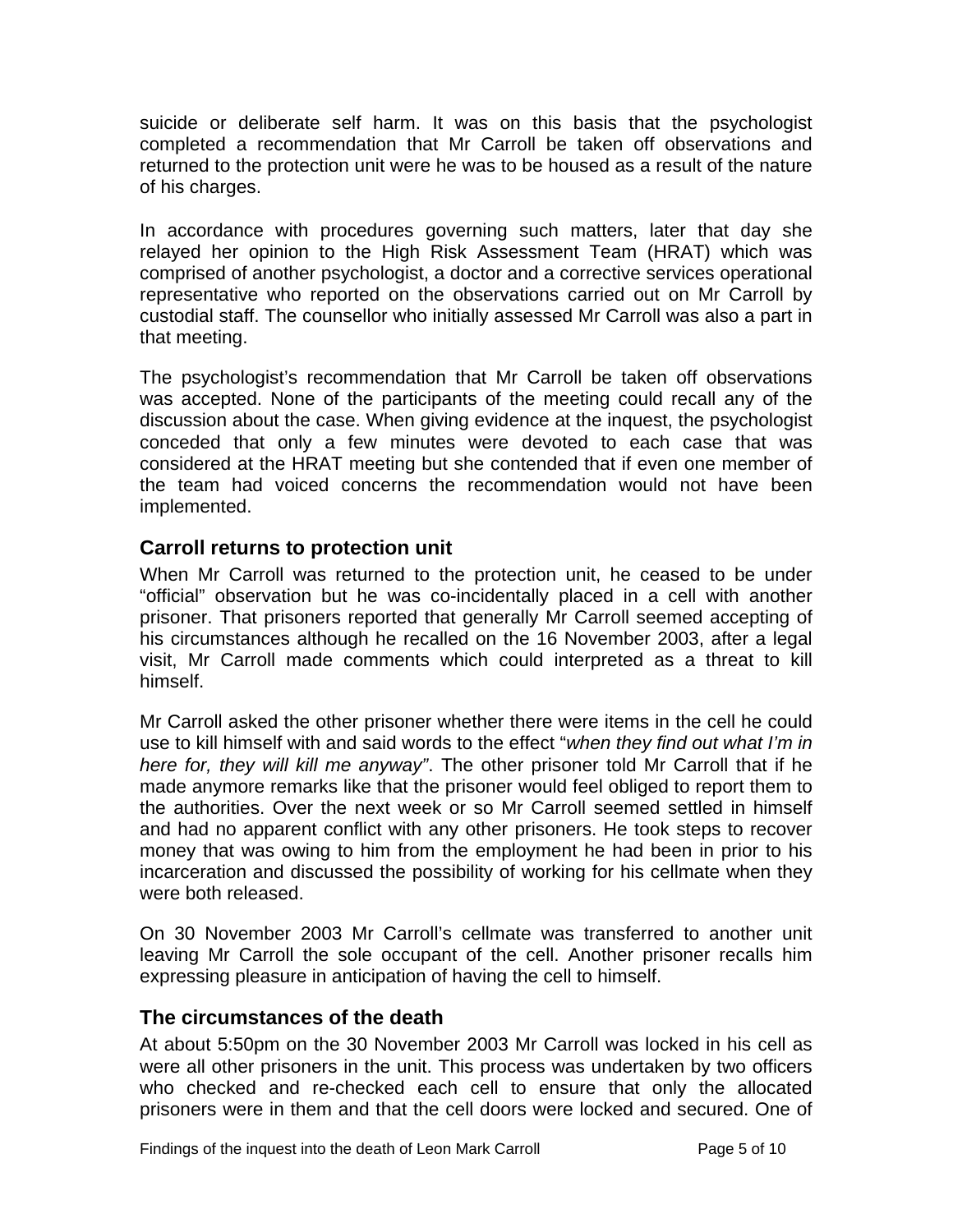<span id="page-7-0"></span>those officers specifically recalls seeing Mr Carroll in his cell and says he was alive and well at that time.

Throughout the night a number of head counts were made of the prisoners. Although the officers who undertook those checks say they do not specifically remember seeing Mr Carroll they were satisfied on each occasion that nothing untoward was happening in any of the cells.

The prisoners in the cells surrounding Mr Carroll's also say they heard and saw nothing untoward occurring during the night.

At 6:42am on the  $1<sup>st</sup>$  December 2003 the officer conducting the morning head count prior to unlocking the cells approached the cell occupied by Mr Carroll. He saw him apparently standing against the wall to the right of the cell door. On closer inspection he saw that Mr Carroll was not moving and his chin was resting on his chest. It was then that he noticed a white piece of cloth around Mr Carroll's neck and saw that it had been fashioned into a ligature the other end of which was tied around bars in the louvre windows above the bunk.

The cell was immediately unlocked and Mr Carroll was cut down. Nurses from the medical wing and Queensland Ambulance were immediately summoned.

It is noticed that Mr Carroll was not breathing, he was unconscious, had fixed, dilated pupils and was cold to the touch. His tongue was wedged between his teeth and his extremities were cyanosed, no pulse or blood pressure could be detected. His body was stiff.

Queensland Ambulance officers arrived at 7:09am and applied a cardiac monitor which confirmed that Mr Carroll was dead. Resuscitation attempts were then abandoned.

The cell was then secured until the arrival of CSIU officers at approximately 8:30am.

It was noticed that Mr Carroll had rolled up towels and clothing on his bed under the blanket fashioned in a manner to make it appear that someone was sleeping in the bed.

A note apparently signed by Mr Carroll, indicating an intention to take his life was found on his desk. Handwriting evidence confirmed that it had most likely to be written by Mr Carroll.

The officer who first unlocked the door was adamant that there was no one else in the cell when he opened it.

#### **The autopsy**

The autopsy referred to earlier which was undertaken on the following day

Findings of the inquest into the death of Leon Mark Carroll **Page 6 of 10** Page 6 of 10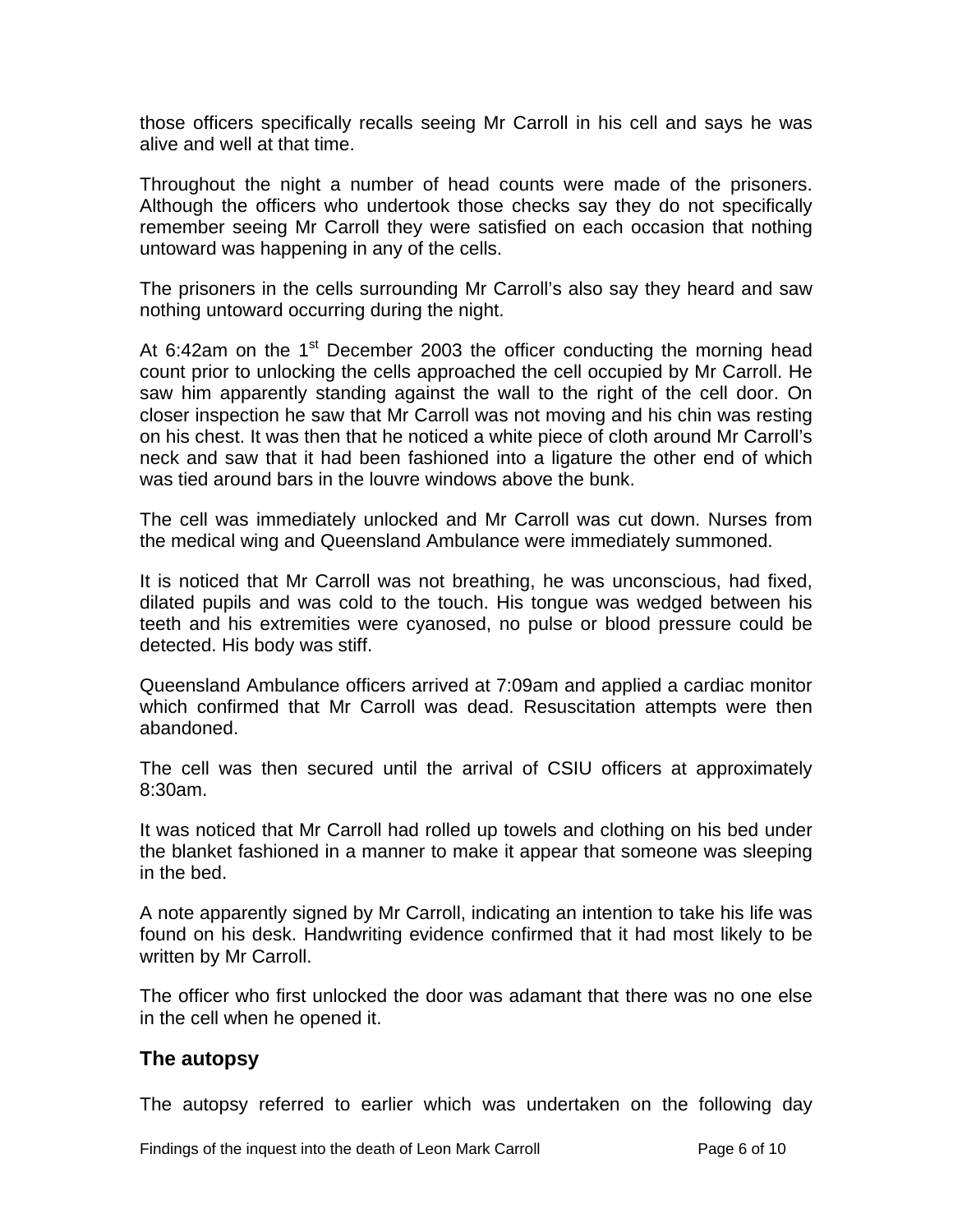<span id="page-8-0"></span>suggested hanging was the most likely cause of death. There were no other injuries to the body which would indicate Mr Carroll had been involved in any struggle or that any third party had participated in his death.

I am consider the evidence establishes that Mr Carroll intentionally ended his own life and that no other person was directly involved in that event. I am also satisfied that those responsible for guarding Mr Carroll on the day of his death had no warning of his intention to commit suicide and that they acted appropriately when he was discovered. I find that he was by then already dead and that there was nothing that those officers could have done to revive him.

# *Findings required by s45*

I am required to find, as far as is possible, who the deceased was, when and where he died, what caused the death and how he came by his death. I have already dealt with this last issue, the manner of the death. As a result of considering all of the material contained in the exhibits and the evidence given by the witnesses I am able to make the following findings in relation to the other aspects of the death.

|                    | <b>Identity of the deceased</b> – The deceased person was Leon Mark Carroll       |
|--------------------|-----------------------------------------------------------------------------------|
| Place of death $-$ | He died in cell C9 at the Arthur Gorrie Correctional<br>Centre, Wacol, Queensland |
| Date of death $-$  | Mr Carroll died on 1 December 2003                                                |
| Cause of death -   | He died from self inflicted hanging.                                              |

# *Concerns, comments and recommendations*

Section 46, in so far as is it relevant to this matter, provides that a coroner may comment on anything connected with a death that relates to public health or safety or ways to prevent deaths from happening in similar circumstances in the future. I have found that none of the prison officers or other prisoners caused or contributed to the death and that nothing more could have been done to save Mr Carroll after he was found hanging. There are however two issues which require further consideration. Namely, accuracy of the assessment made of Mr Carroll's risk of self harm and the safety of the cell in which he was incarcerated. I will deal with each of those issues in more detail below.

# **Risk assessment procedures**

As described earlier, when Mr Carroll was interviewed by a social worker on the day he arrived at the Arthur Gorrie Centre, she formed the view that he posed a significant risk of suicide or self harm. As we now know this assessment was accurate. It therefore raises the question of why the processes that followed that initial assessment reversed it and removed protective mechanisms that were put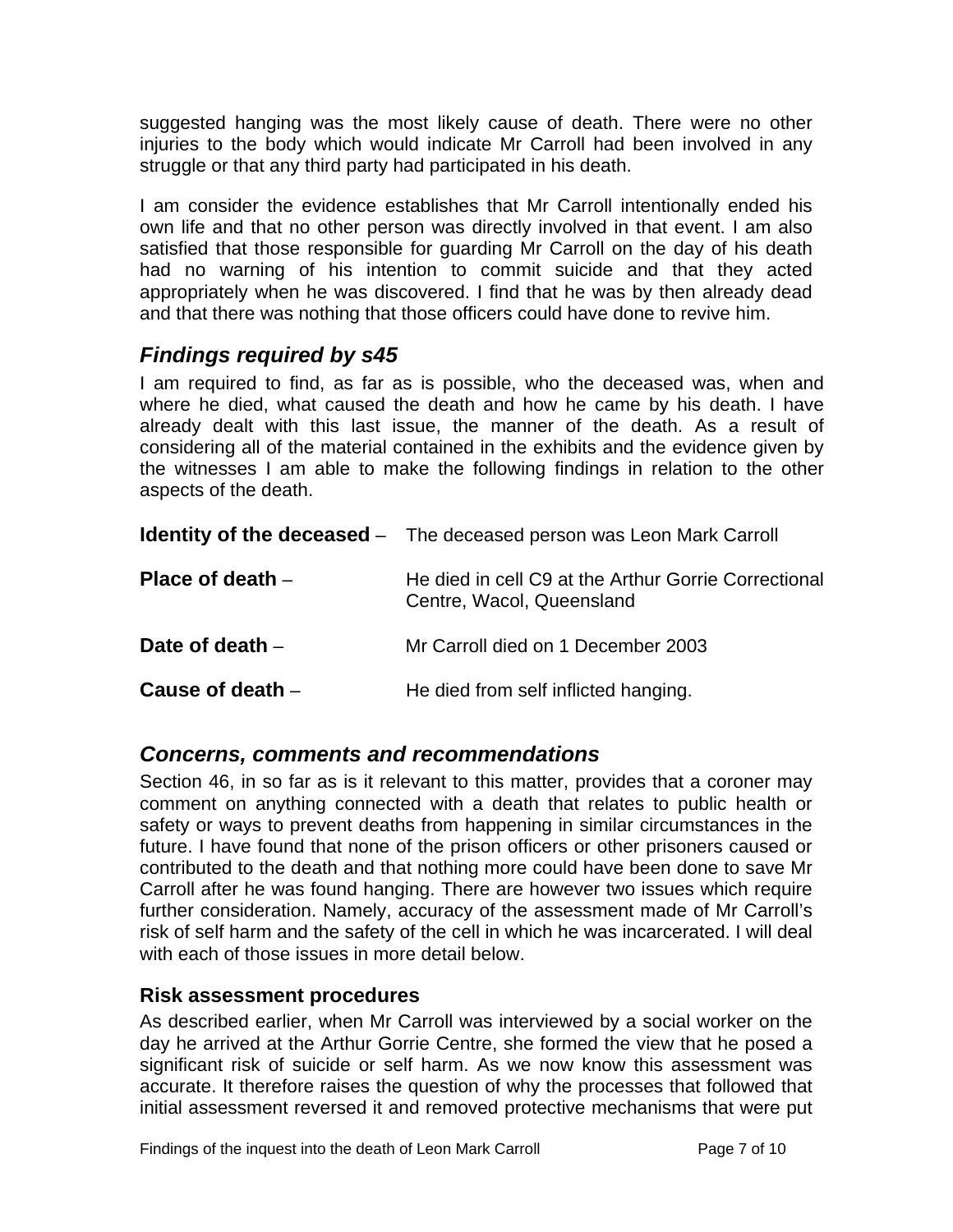<span id="page-9-0"></span>in place while it remained extant.

The psychologist who chaired the High Risk Assessment Team meeting that made the decision to reverse Mr Carroll's high risk status says that the Team had regard to the information provided by custodial officers who had been assessing him – they indicated his behaviour seemed in the normal range, and the psychologist who had earlier that day interviewed him – she advised that after an extensive interview she could find no basis to conclude that he continued to be at high risk. The medical member of the team informed the meeting that Mr Carroll had successfully undertaken his alcohol addiction withdrawal therapy. Although consideration of Mr Carroll's case was very brief, some five to six minutes, none of those people had any concerns that he continued to pose a threat to himself and he was therefore discharged back into the general protected prisoner population.

When considering whether this flawed decision indicated a problem with the processes by which it was made, I was greatly assisted by the report prepared by Dr Ian Curtis, a clinical and forensic psychiatrist of considerable experience and standing. He expressed the view that it is impossible to provide absolute security for an inmate in a prison but it is possible to engage in risk reduction. He confirmed the obvious that an aspect of such a strategy would be to identify those most at risk as the procedures employed at the Arthur Gorrie Centre attempt to do.

Dr Curtis noted that those who had contact with Mr Carroll in the days leading up to his death noticed nothing abnormal about him and also pointed to the fact that even his suicide note the deceased made a jocular remark. Dr Curtis described this presentation as that of "*a smiling depressive*" and observed that such people "*tend to be very difficult to assess because they have already planed, decided and (in an intrapsychic sense) executed the suicide plan"*. Dr Curtis points out that it is very difficult for a practitioner to get behind the calm relief of a prisoner who has already made up his/her mind to suicide and detect that this is the basis of their apparently normal presentation. For this reason Dr Curtis concludes, in relation to Mr Carroll's death that "*I do not think that this death by suicide was preventable".* I accept his assessment in that regard.

However, when critiquing the process used by those undertaking mental health assessments at the Arthur Gorrie Correctional Centre he suggested that the time between the initial assessment of the prisoner being at risk and the review of their status by the HRAT was too short. Dr Curtis suggests that a secondary observation system ought to be required so that a more valid assessment can be made as to the risk posed by the prisoner's reaction to his circumstances. I respectfully adopt this suggestion.

# **Recommendation 1 - Review of at risk re-assessment procedures**

 *I recommend that authorities at the Arthur Gorrie Correctional Centre review the*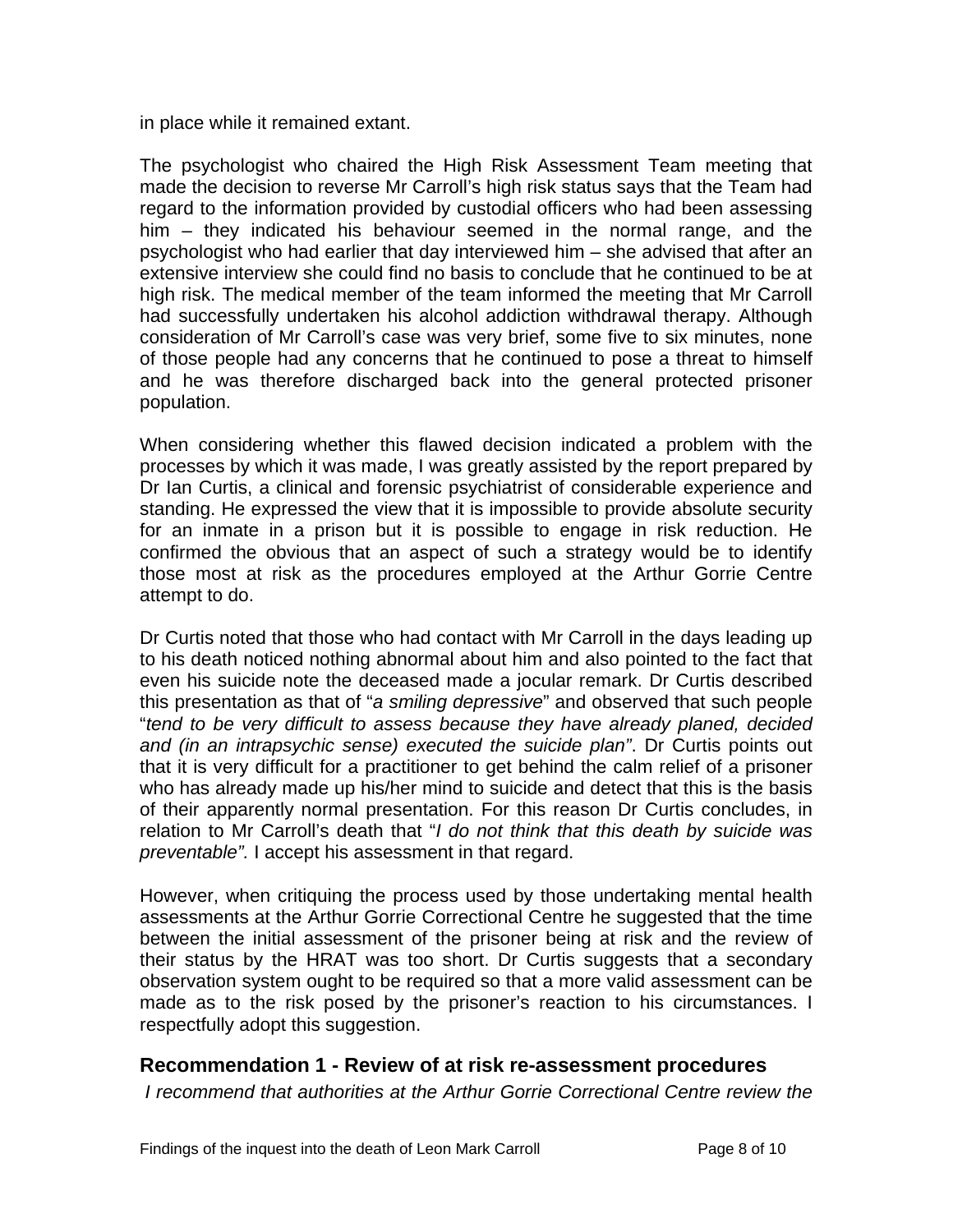<span id="page-10-0"></span>*mechanisms and procedures which they use to reassess prisoners who have previously been assessed to be "at risk" before the person is removed from close observation to ensure that the decision has a sufficient evidence base*.

Dr Curtis also expressed concern about the workload of the HRAT. He is of the view that it would be impossible to effectively undertake 10 to 12 such a reviews in an hour as apparently routinely happened at the time of this death. Again I respectfully adopt his recommendation.

# **Recommendation 2 – Better resourcing of HRAT**

*I recommend that the operators of the Arthur Gorrie Correctional Centre review the resources of the HRAT to enable a more careful and extensive consideration of each of the matters that come before the team.* 

#### **Hanging points**

The Royal Commission into Aboriginal Deaths in Custody, in its final report recommended hanging points be eliminated from watch houses and prison cells. The State Government accepted that recommendation and committed to implementing it. Obviously this had not occurred at the Arthur Gorrie Correctional Centre at the time of Mr Carroll's death.

I was advised the Department of Corrective Services that in fact only 63% of all cells currently in use are suicide resistant; that is, 15 years after the Government indicated it accepted the recommendation one third of all cells are still in a dangerous state.

Official statistics uncontrovertibly prove that the prisoners as a group are at far greater risk of suicide than the general population. As this case demonstrates, mechanisms for assessing the degree of risk for individual prisoners are far from fool proof. It is therefore incumbent on authorities who have a duty to care for prisoners to do all that is reasonable to reduce the general risk.

In this case, the prisoner hung himself from bars in the cell wall. Obviously those bars could easily be covered with mesh that would have minimal impact on ventilation while eliminating them as a hanging point. Research has repeatedly shown that any interference with an opportunity to commit suicide can deter and prevent other attempts succeeding.

As I have done in earlier inquests, I again urge the Department to take the obvious steps that are required to make the cells in which they house prisoners safe for that purpose.

#### **Recommendation 3 – Removal of hanging points**

*I recommend that as a matter of urgency the Department of Corrective Services cause the cells at the Arthur Gorrie Correctional Centre to be modified to remove hanging points.*